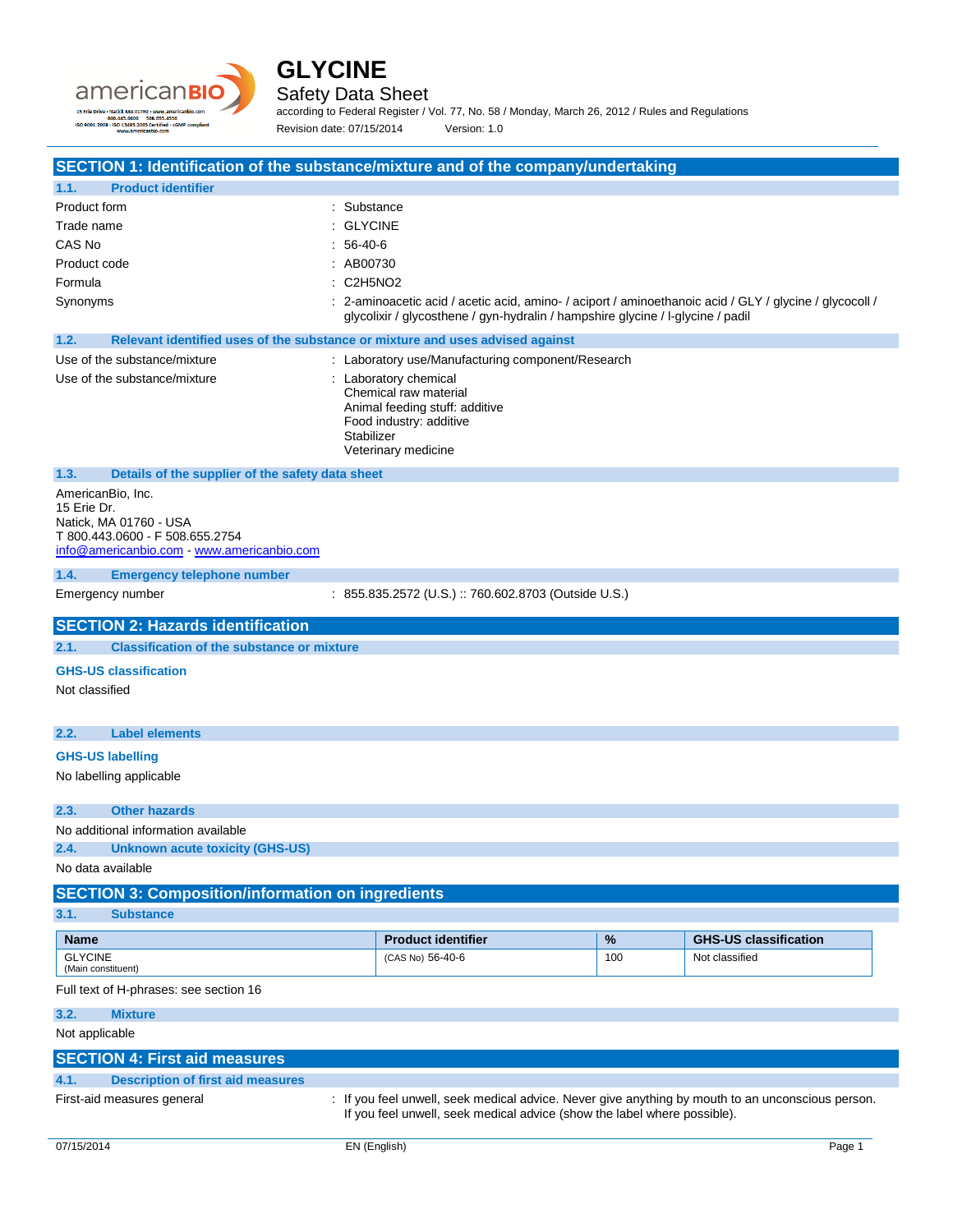| <b>Safety Data Sheet</b><br>according to Federal Register / Vol. 77, No. 58 / Monday, March 26, 2012 / Rules and Regulations |                                                                                                                                                                                                                                                                             |  |
|------------------------------------------------------------------------------------------------------------------------------|-----------------------------------------------------------------------------------------------------------------------------------------------------------------------------------------------------------------------------------------------------------------------------|--|
| First-aid measures after inhalation                                                                                          | : Remove the victim into fresh air. Respiratory problems: consult a doctor/medical service. Assure<br>fresh air breathing. Allow the victim to rest.                                                                                                                        |  |
| First-aid measures after skin contact                                                                                        | : Rinse with water. Soap may be used. Take victim to a doctor if irritation persists. Remove<br>affected clothing and wash all exposed skin area with mild soap and water, followed by warm<br>water rinse.                                                                 |  |
| First-aid measures after eye contact                                                                                         | : Rinse with water. Do not apply neutralizing agents. Take victim to an ophthalmologist if irritation<br>persists. Rinse immediately with plenty of water. Obtain medical attention if pain, blinking or<br>redness persist.                                                |  |
| First-aid measures after ingestion                                                                                           | Rinse mouth with water. Call Poison Information Centre (www.big.be/antigif.htm). Consult a<br>doctor/medical service if you feel unwell. Rinse mouth. Do NOT induce vomiting. Obtain<br>emergency medical attention.                                                        |  |
| 4.2.<br>Most important symptoms and effects, both acute and delayed                                                          |                                                                                                                                                                                                                                                                             |  |
| Symptoms/injuries                                                                                                            | : Not expected to present a significant hazard under anticipated conditions of normal use.                                                                                                                                                                                  |  |
| Symptoms/injuries after inhalation                                                                                           | : AFTER INHALATION OF DUST: Coughing.                                                                                                                                                                                                                                       |  |
| Symptoms/injuries after skin contact                                                                                         | Slight irritation.                                                                                                                                                                                                                                                          |  |
| Symptoms/injuries after eye contact                                                                                          | : Slight irritation.                                                                                                                                                                                                                                                        |  |
| Symptoms/injuries after ingestion                                                                                            | : AFTER ABSORPTION OF HIGH QUANTITIES: Nausea.                                                                                                                                                                                                                              |  |
| 4.3.                                                                                                                         | Indication of any immediate medical attention and special treatment needed                                                                                                                                                                                                  |  |
| No additional information available                                                                                          |                                                                                                                                                                                                                                                                             |  |
| <b>SECTION 5: Firefighting measures</b>                                                                                      |                                                                                                                                                                                                                                                                             |  |
| 5.1.<br><b>Extinguishing media</b>                                                                                           |                                                                                                                                                                                                                                                                             |  |
| Suitable extinguishing media                                                                                                 | : Water spray. Polyvalent foam. ABC powder. Carbon dioxide. Foam. Dry powder. Carbon dioxide.<br>Water spray. Sand.                                                                                                                                                         |  |
| Unsuitable extinguishing media                                                                                               | : No unsuitable extinguishing media known. Do not use a heavy water stream.                                                                                                                                                                                                 |  |
| 5.2.<br>Special hazards arising from the substance or mixture                                                                |                                                                                                                                                                                                                                                                             |  |
| Fire hazard                                                                                                                  | : DIRECT FIRE HAZARD. Non-flammable. In finely divided state: increased fire hazard.<br>INDIRECT FIRE HAZARD. Heating increases the fire hazard.                                                                                                                            |  |
| Explosion hazard                                                                                                             | DIRECT EXPLOSION HAZARD. Fine dust is explosive with air. INDIRECT EXPLOSION<br>HAZARD. Dust cloud can be ignited by a spark.                                                                                                                                               |  |
| Reactivity                                                                                                                   | : On burning: release of toxic and corrosive gases/vapours (nitrous vapours, ammonia, carbon<br>monoxide - carbon dioxide). Reacts with chlorine bleach: release of (highly) toxic gases/vapours.<br>Reacts with (strong) oxidizers. Reacts with (strong) bases.            |  |
| 5.3.<br><b>Advice for firefighters</b>                                                                                       |                                                                                                                                                                                                                                                                             |  |
| Precautionary measures fire                                                                                                  | : Exposure to fire/heat: keep upwind. Exposure to fire/heat: consider evacuation. Exposure to<br>fire/heat: have neighbourhood close doors and windows.                                                                                                                     |  |
| Firefighting instructions                                                                                                    | : Dilute toxic gases with water spray. Use water spray or fog for cooling exposed containers.<br>Exercise caution when fighting any chemical fire. Avoid (reject) fire-fighting water to enter<br>environment.                                                              |  |
| Protection during firefighting                                                                                               | : Heat/fire exposure: compressed air/oxygen apparatus. Do not enter fire area without proper<br>protective equipment, including respiratory protection.                                                                                                                     |  |
| <b>SECTION 6: Accidental release measures</b>                                                                                |                                                                                                                                                                                                                                                                             |  |
| 6.1.<br>Personal precautions, protective equipment and emergency procedures                                                  |                                                                                                                                                                                                                                                                             |  |
| 6.1.1.<br>For non-emergency personnel                                                                                        |                                                                                                                                                                                                                                                                             |  |
| Protective equipment                                                                                                         | : Gloves. Protective clothing. Dust cloud production: compressed air/oxygen apparatus. See<br>"Material-Handling" to select protective clothing.                                                                                                                            |  |
| <b>Emergency procedures</b>                                                                                                  | : Mark the danger area. Prevent dust cloud formation, e.g. by wetting. No naked flames. Wash<br>contaminated clothes. In case of hazardous reactions: keep upwind. In case of reactivity hazard:<br>consider evacuation. Evacuate unnecessary personnel.                    |  |
| Measures in case of dust release                                                                                             | In case of dust production: keep upwind. Dust production: have neighbourhood close doors and<br>windows. Dust production: stop engines and no smoking. In case of dust production: no naked<br>flames or sparks. Dust: spark-/explosionproof appliances/lighting equipment. |  |

|      | 6.1.2. For emergency responders  |                                              |
|------|----------------------------------|----------------------------------------------|
|      | Protective equipment             | : Equip cleanup crew with proper protection. |
|      | Emergency procedures             | : Ventilate area.                            |
| 6.2. | <b>Environmental precautions</b> |                                              |

Prevent entry to sewers and public waters. Notify authorities if liquid enters sewers or public waters.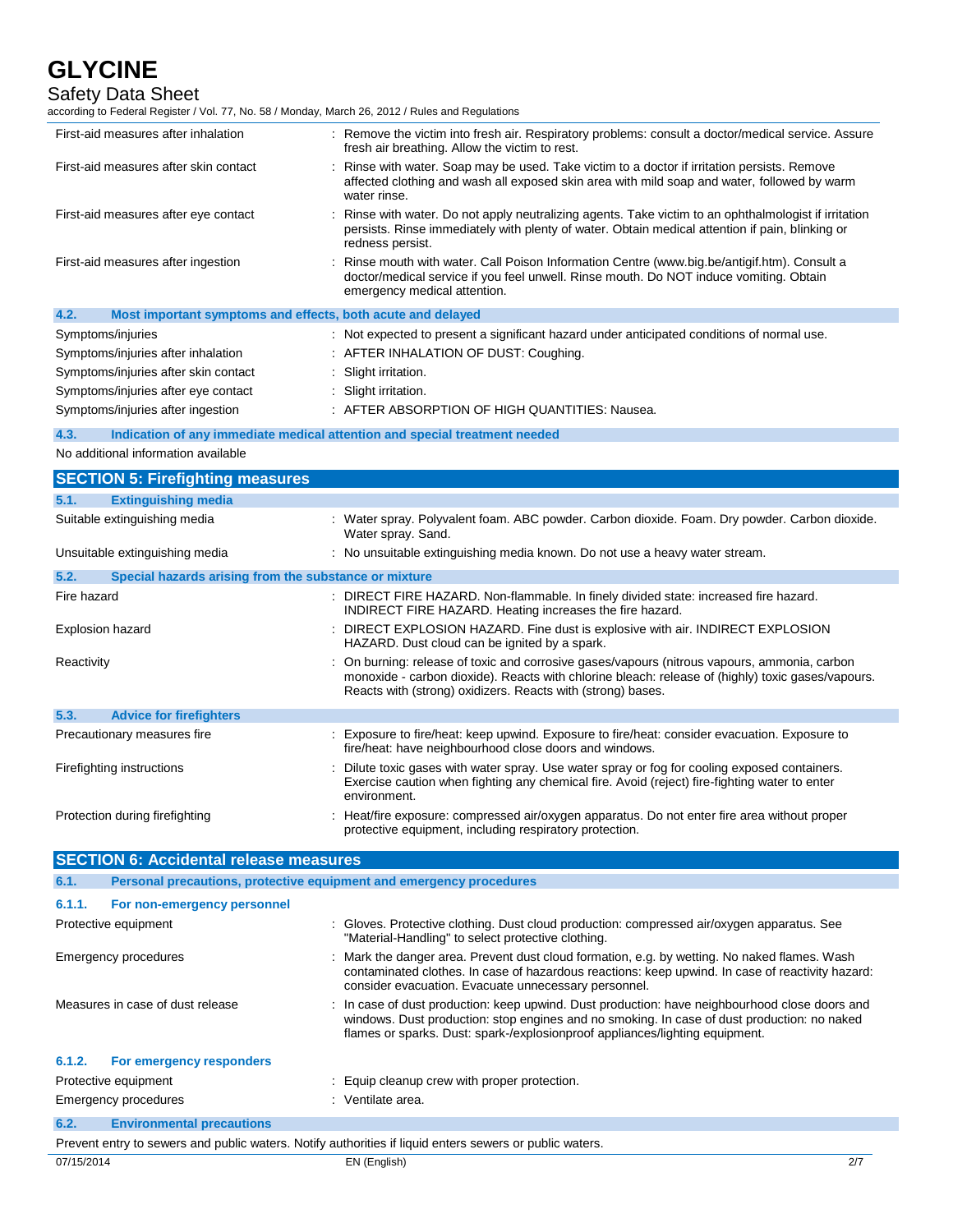Safety Data Sheet

according to Federal Register / Vol. 77, No. 58 / Monday, March 26, 2012 / Rules and Regulations

| 6.3.            | Methods and material for containment and cleaning up |                                                                                                                                                                                                                                                                                                                                                                                                                                  |
|-----------------|------------------------------------------------------|----------------------------------------------------------------------------------------------------------------------------------------------------------------------------------------------------------------------------------------------------------------------------------------------------------------------------------------------------------------------------------------------------------------------------------|
| For containment |                                                      | : Contain released substance, pump into suitable containers. Consult "Material-handling" to select<br>material of containers. Plug the leak, cut off the supply. Knock down/dilute dust cloud with water<br>spray. Powdered form: no compressed air for pumping over spills.                                                                                                                                                     |
|                 | Methods for cleaning up                              | : Prevent dust cloud formation. Scoop solid spill into closing containers. See "Material-handling"<br>for suitable container materials. Powdered: do not use compressed air for pumping over spills.<br>Clean contaminated surfaces with an excess of water. Wash clothing and equipment after<br>handling. On land, sweep or shovel into suitable containers. Minimize generation of dust. Store<br>aways from other materials. |
| 6.4.            | <b>Reference to other sections</b>                   |                                                                                                                                                                                                                                                                                                                                                                                                                                  |

See Heading 8. Exposure controls and personal protection.

| <b>SECTION 7: Handling and storage</b>                                      |                                                                                                                                                                                                                                                                                                                                                                                                                                                                                                                                                                                                                                             |
|-----------------------------------------------------------------------------|---------------------------------------------------------------------------------------------------------------------------------------------------------------------------------------------------------------------------------------------------------------------------------------------------------------------------------------------------------------------------------------------------------------------------------------------------------------------------------------------------------------------------------------------------------------------------------------------------------------------------------------------|
| <b>Precautions for safe handling</b><br>7.1.                                |                                                                                                                                                                                                                                                                                                                                                                                                                                                                                                                                                                                                                                             |
| Precautions for safe handling                                               | : Comply with the legal requirements. Powdered form: no compressed air for pumping over. Avoid<br>raising dust. Keep away from naked flames/heat. Finely divided: spark- and explosionproof<br>appliances. Finely divided: keep away from ignition sources/sparks. Observe normal hygiene<br>standards. Keep container tightly closed. Carry operations in the open/under local<br>exhaust/ventilation or with respiratory protection. Wash hands and other exposed areas with mild<br>soap and water before eating, drinking or smoking and when leaving work. Provide good<br>ventilation in process area to prevent formation of vapour. |
| 7.2.<br><b>Conditions for safe storage, including any incompatibilities</b> |                                                                                                                                                                                                                                                                                                                                                                                                                                                                                                                                                                                                                                             |
| Storage conditions                                                          | : Keep only in the original container in a cool, well ventilated place away from : Keep container<br>closed when not in use. Keep container closed when not in use.                                                                                                                                                                                                                                                                                                                                                                                                                                                                         |
| Incompatible products                                                       | : Strong bases. Strong acids.                                                                                                                                                                                                                                                                                                                                                                                                                                                                                                                                                                                                               |
| Incompatible materials                                                      | : Sources of ignition. Direct sunlight.                                                                                                                                                                                                                                                                                                                                                                                                                                                                                                                                                                                                     |
| Storage temperature                                                         | $: 0 - 40$ °C                                                                                                                                                                                                                                                                                                                                                                                                                                                                                                                                                                                                                               |
| Heat and ignition sources                                                   | : KEEP SUBSTANCE AWAY FROM: heat sources. ignition sources.                                                                                                                                                                                                                                                                                                                                                                                                                                                                                                                                                                                 |
| Prohibitions on mixed storage                                               | : KEEP SUBSTANCE AWAY FROM: oxidizing agents. (strong) bases. (strong) acids.                                                                                                                                                                                                                                                                                                                                                                                                                                                                                                                                                               |
| Storage area                                                                | : Store in a cool area. Protect against frost. Store in a dry area. Meet the legal requirements.                                                                                                                                                                                                                                                                                                                                                                                                                                                                                                                                            |
| Special rules on packaging                                                  | : SPECIAL REQUIREMENTS: closing. correctly labelled. meet the legal requirements. Secure<br>fragile packagings in solid containers.                                                                                                                                                                                                                                                                                                                                                                                                                                                                                                         |
| Packaging materials                                                         | : SUITABLE MATERIAL: synthetic material.                                                                                                                                                                                                                                                                                                                                                                                                                                                                                                                                                                                                    |

**7.3. Specific end use(s)**

No additional information available

| <b>SECTION 8: Exposure controls/personal protection</b> |                                     |                                                                                              |
|---------------------------------------------------------|-------------------------------------|----------------------------------------------------------------------------------------------|
| 8.1.                                                    | <b>Control parameters</b>           |                                                                                              |
|                                                         | No additional information available |                                                                                              |
|                                                         |                                     |                                                                                              |
| 8.2.                                                    | <b>Exposure controls</b>            |                                                                                              |
|                                                         | Personal protective equipment       | : Avoid all unnecessary exposure.                                                            |
|                                                         | Materials for protective clothing   | : GIVE GOOD RESISTANCE: nitrile rubber.                                                      |
| Hand protection                                         |                                     | : Gloves. Wear protective gloves.                                                            |
| Eye protection                                          |                                     | : Safety glasses. In case of dust production: protective goggles. Chemical goggles or safety |

glasses. Skin and body protection : Protective clothing. Respiratory protection : Dust production: dust mask with filter type P1. Wear appropriate mask. Other information : Do not eat, drink or smoke during use.

## 07/15/2014 EN (English) 3/7 **SECTION 9: Physical and chemical properties 9.1. Information on basic physical and chemical properties** Physical state : Solid Appearance : Crystalline solid. Powder. Molecular mass : 75.07 g/mol Colour : White. Odour : Odourless. Odour threshold in the state of the state of the state of the state of the state of the state of the state of the state of the state of the state of the state of the state of the state of the state of the state of the stat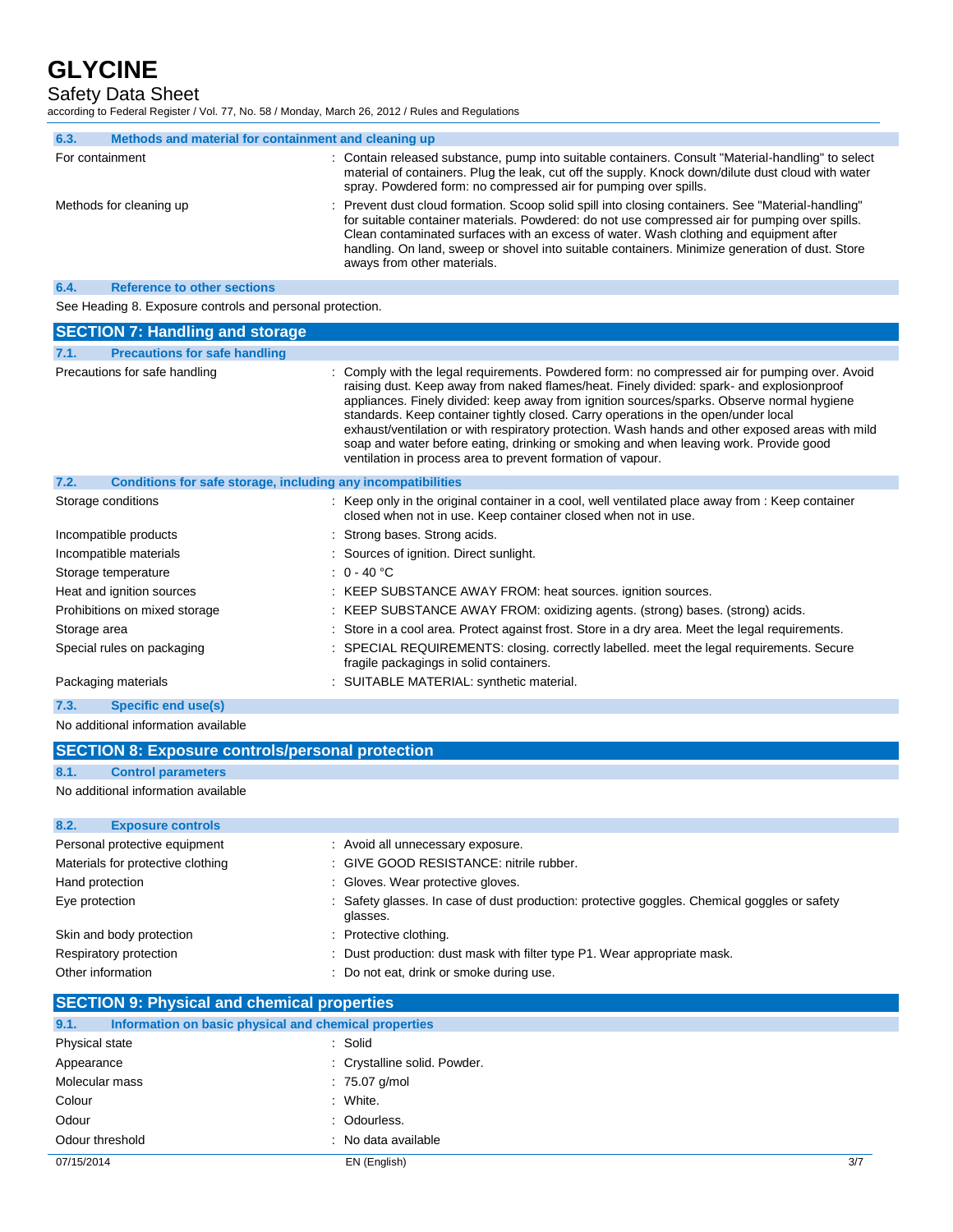# Safety Data Sheet

according to Federal Register / Vol. 77, No. 58 / Monday, March 26, 2012 / Rules and Regulations

| pH                                         | $: 5.9 - 6.4(5%)$                                               |
|--------------------------------------------|-----------------------------------------------------------------|
| pH solution                                | $:5\%$                                                          |
| Relative evaporation rate (butylacetate=1) | : No data available                                             |
| Melting point                              | : 232 °C                                                        |
| Freezing point                             | : No data available                                             |
| Boiling point                              | Not applicable                                                  |
| Flash point                                | : No data available                                             |
| Self ignition temperature                  | : No data available                                             |
| Decomposition temperature                  | : > 232 °C                                                      |
| Flammability (solid, gas)                  | : No data available                                             |
| Vapour pressure                            | : No data available                                             |
| Relative vapour density at 20 °C           | : No data available                                             |
| Relative density                           | : 1.6                                                           |
| Density                                    | : 1595 kg/m <sup>3</sup>                                        |
| Solubility                                 | Soluble in water.<br>Water: 23 g/100ml<br>Ethanol: 0.06 g/100ml |
| Log Pow                                    | : -3.21 (Experimental value)                                    |
| Log Kow                                    | : No data available                                             |
| Viscosity, kinematic                       | : No data available                                             |
| Viscosity, dynamic                         | : No data available                                             |
| <b>Explosive properties</b>                | : No data available                                             |
| Oxidising properties                       | : No data available                                             |
| <b>Explosive limits</b>                    | : ≥ 100 g/m <sup>3</sup>                                        |
| <b>Other information</b><br>9.2.           |                                                                 |
| VOC content                                | $: 0\%$                                                         |
| Other properties                           | : Substance has acid reaction.                                  |

## **SECTION 10: Stability and reactivity**

#### **10.1. Reactivity**

On burning: release of toxic and corrosive gases/vapours (nitrous vapours, ammonia, carbon monoxide - carbon dioxide). Reacts with chlorine bleach: release of (highly) toxic gases/vapours. Reacts with (strong) oxidizers. Reacts with (strong) bases.

| 10.2.            | <b>Chemical stability</b>                            |
|------------------|------------------------------------------------------|
|                  | Stable under normal conditions. Not established.     |
| 10.3.            | <b>Possibility of hazardous reactions</b>            |
| Not established. |                                                      |
| 10.4.            | <b>Conditions to avoid</b>                           |
|                  | Direct sunlight. Extremely high or low temperatures. |
| 10.5.            | <b>Incompatible materials</b>                        |
|                  | Strong acids. Strong bases.                          |
| 10.6.            | <b>Hazardous decomposition products</b>              |
|                  | fume. Carbon monoxide. Carbon dioxide.               |
|                  | <b>SECTION 11: Toxicological information</b>         |
| 11.1.            | Information on toxicological effects                 |

| Acute toxicity               | : Not classified    |
|------------------------------|---------------------|
| <b>GLYCINE ( \f )56-40-6</b> |                     |
| LD50 oral rat                | 7930 mg/kg (Rat)    |
| Skin corrosion/irritation    | : Not classified    |
|                              | pH: 5.9 - 6.4 (5 %) |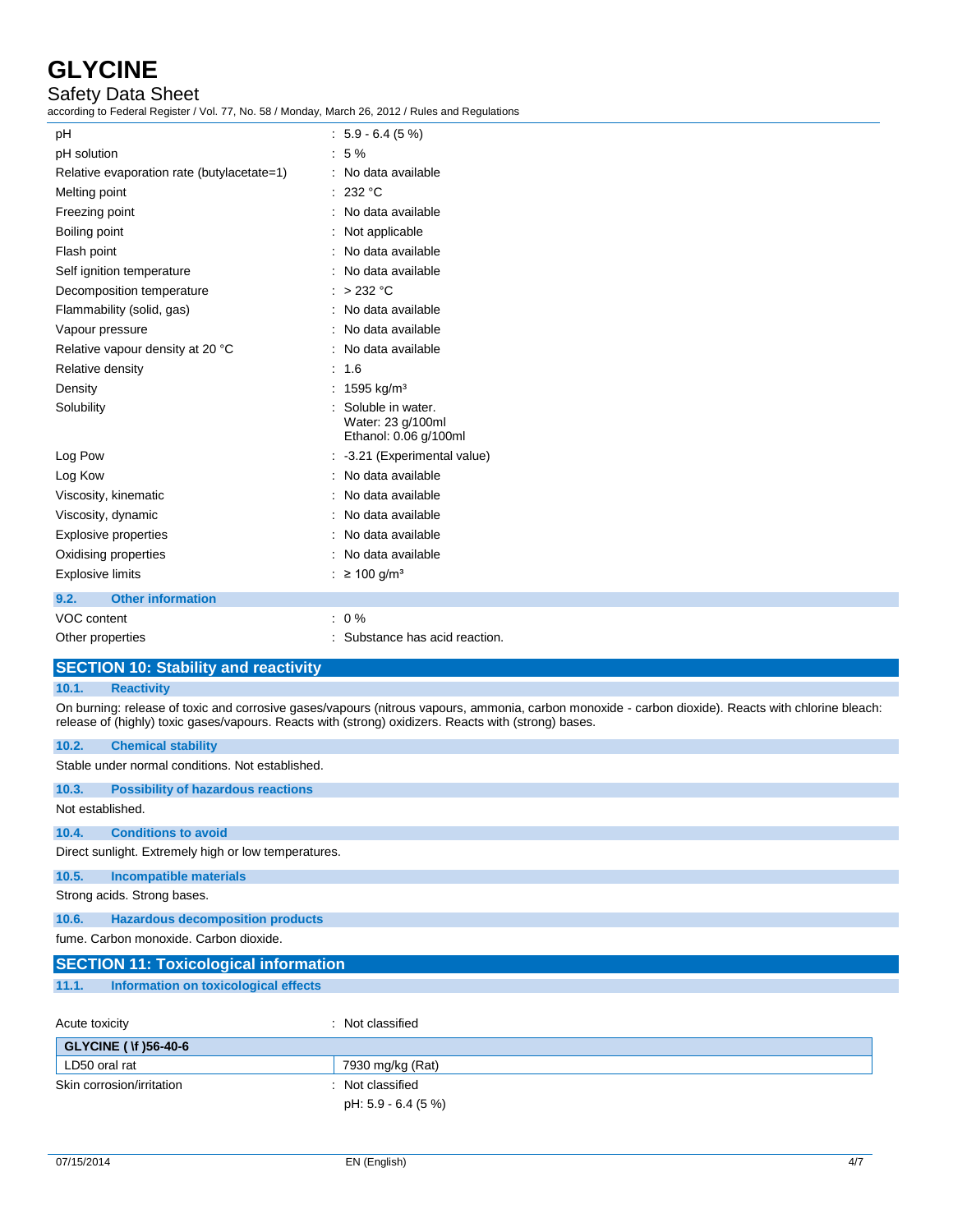# Safety Data Sheet

according to Federal Register / Vol. 77, No. 58 / Monday, March 26, 2012 / Rules and Regulations

| Serious eye damage/irritation                          | : Not classified                                                    |
|--------------------------------------------------------|---------------------------------------------------------------------|
|                                                        | pH: 5.9 - 6.4 (5 %)                                                 |
| Respiratory or skin sensitisation                      | : Not classified                                                    |
| Germ cell mutagenicity                                 | : Not classified                                                    |
| Carcinogenicity                                        | : Not classified                                                    |
| Reproductive toxicity                                  | : Not classified                                                    |
| Specific target organ toxicity (single exposure)       | : Not classified                                                    |
| Specific target organ toxicity (repeated<br>exposure)  | : Not classified                                                    |
| Aspiration hazard                                      | : Not classified                                                    |
| Potential Adverse human health effects and<br>symptoms | : Based on available data, the classification criteria are not met. |
| Symptoms/injuries after inhalation                     | : AFTER INHALATION OF DUST: Coughing.                               |
| Symptoms/injuries after skin contact                   | : Slight irritation.                                                |
| Symptoms/injuries after eye contact                    | : Slight irritation.                                                |
| Symptoms/injuries after ingestion                      | : AFTER ABSORPTION OF HIGH QUANTITIES: Nausea.                      |
|                                                        |                                                                     |

| <b>SECTION 12: Ecological information</b>     |                                                                                                                                                                                                                                                                                                                                             |
|-----------------------------------------------|---------------------------------------------------------------------------------------------------------------------------------------------------------------------------------------------------------------------------------------------------------------------------------------------------------------------------------------------|
| <b>Toxicity</b><br>12.1.                      |                                                                                                                                                                                                                                                                                                                                             |
| Ecology - air                                 | : Not classified as dangerous for the ozone layer (Regulation (EC) No 1005/2009). TA-Luft Klasse<br>5.2.5/l.                                                                                                                                                                                                                                |
| Ecology - water                               | : Mild water pollutant (surface water). Insufficient data available on ecotoxicity.                                                                                                                                                                                                                                                         |
| <b>GLYCINE (56-40-6)</b>                      |                                                                                                                                                                                                                                                                                                                                             |
| LC50 fishes 1                                 | > 5 ppm (24 h; Lepomis macrochirus)                                                                                                                                                                                                                                                                                                         |
| LC50 fish 2                                   | > 5 ppm (24 h; Carassius auratus)                                                                                                                                                                                                                                                                                                           |
| 12.2.<br><b>Persistence and degradability</b> |                                                                                                                                                                                                                                                                                                                                             |
| <b>GLYCINE (56-40-6)</b>                      |                                                                                                                                                                                                                                                                                                                                             |
| Persistence and degradability                 | Readily biodegradable in water. Not established.                                                                                                                                                                                                                                                                                            |
| BOD (% of ThOD)                               | $(5 \text{ day}(s)) 0.86$                                                                                                                                                                                                                                                                                                                   |
| 12.3.<br><b>Bioaccumulative potential</b>     |                                                                                                                                                                                                                                                                                                                                             |
| <b>GLYCINE (56-40-6)</b>                      |                                                                                                                                                                                                                                                                                                                                             |
| Log Pow                                       | -3.21 (Experimental value)                                                                                                                                                                                                                                                                                                                  |
| Bioaccumulative potential                     | Bioaccumulation: not applicable. Not established.                                                                                                                                                                                                                                                                                           |
| 12.4.<br><b>Mobility in soil</b>              |                                                                                                                                                                                                                                                                                                                                             |
| No additional information available           |                                                                                                                                                                                                                                                                                                                                             |
| 12.5.<br><b>Other adverse effects</b>         |                                                                                                                                                                                                                                                                                                                                             |
| Other information                             | : Avoid release to the environment.                                                                                                                                                                                                                                                                                                         |
| <b>SECTION 13: Disposal considerations</b>    |                                                                                                                                                                                                                                                                                                                                             |
| 13.1.<br><b>Waste treatment methods</b>       |                                                                                                                                                                                                                                                                                                                                             |
| Waste disposal recommendations                | : Remove waste in accordance with local and/or national regulations. Recycle/reuse. Remove to<br>an authorized incinerator equipped with an afterburner and a flue gas scrubber with energy<br>recovery. May be discharged to wastewater treatment installation. Dispose in a safe manner in<br>accordance with local/national regulations. |
| Additional information                        | LWCA (the Netherlands): KGA category 03. Can be considered as non hazardous waste<br>according to Directive 2008/98/EC.                                                                                                                                                                                                                     |
| Ecology - waste materials                     | Avoid release to the environment.                                                                                                                                                                                                                                                                                                           |

# **SECTION 14: Transport information**

In accordance with DOT

No dangerous good in sense of transport regulations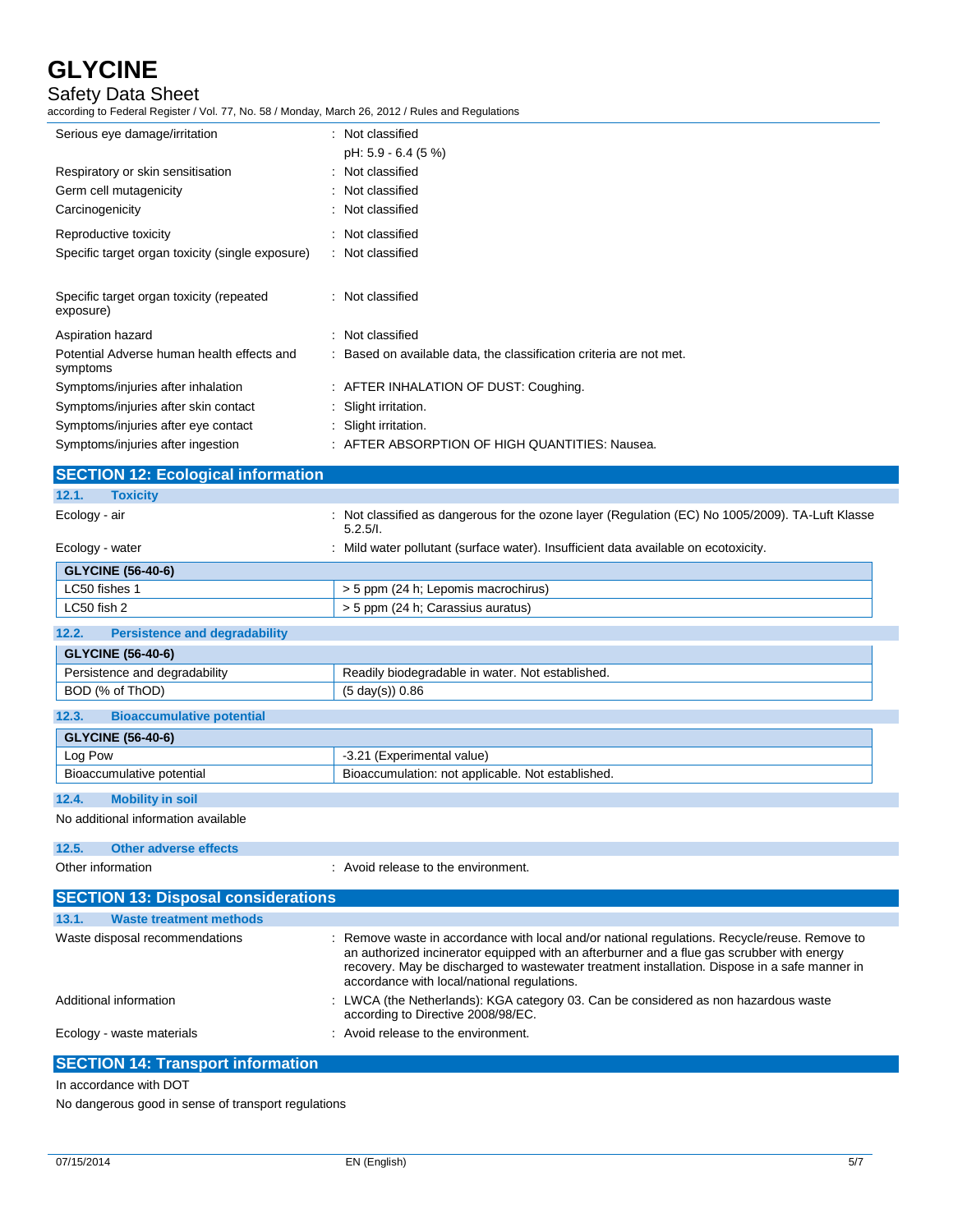## Safety Data Sheet

according to Federal Register / Vol. 77, No. 58 / Monday, March 26, 2012 / Rules and Regulations

| <b>Additional information</b>                                             |                                           |
|---------------------------------------------------------------------------|-------------------------------------------|
| Other information                                                         | : No supplementary information available. |
| <b>ADR</b>                                                                |                                           |
| Transport document description                                            | : UN N/A N/A                              |
| Packing group (ADR)                                                       | : $N/A$                                   |
| Hazard identification number (Kemler No.)                                 | : $N/A$                                   |
| Classification code (ADR)                                                 | : N/A                                     |
| <b>Transport by sea</b>                                                   |                                           |
| No additional information available                                       |                                           |
| <b>Air transport</b>                                                      |                                           |
| No additional information available                                       |                                           |
| <b>SECTION 15: Regulatory information</b>                                 |                                           |
| 15.1. US Federal regulations                                              |                                           |
| <b>GLYCINE (56-40-6)</b>                                                  |                                           |
| Listed on the United States TSCA (Toxic Substances Control Act) inventory |                                           |
| 15.2. International regulations                                           |                                           |
|                                                                           |                                           |
| -------                                                                   |                                           |

**CANADA**

No additional information available

#### **EU-Regulations**

No additional information available

#### **Classification according to Regulation (EC) No. 1272/2008 [CLP]** Not classified

## **Classification according to Directive 67/548/EEC or 1999/45/EC**

Not classified

#### **15.2.2. National regulations**

No additional information available

#### **15.3. US State regulations**

No additional information available

| <b>SECTION 16: Other information</b> |                                                                                                              |          |
|--------------------------------------|--------------------------------------------------------------------------------------------------------------|----------|
| Other information                    | : None.                                                                                                      |          |
|                                      |                                                                                                              |          |
| NFPA health hazard                   | : 0 - Exposure under fire conditions would offer no hazard<br>beyond that of ordinary combustible materials. |          |
| NFPA fire hazard                     | : 1 - Must be preheated before ignition can occur.                                                           |          |
| NFPA reactivity                      | : 0 - Normally stable, even under fire exposure conditions,<br>and are not reactive with water.              | $\bf{0}$ |